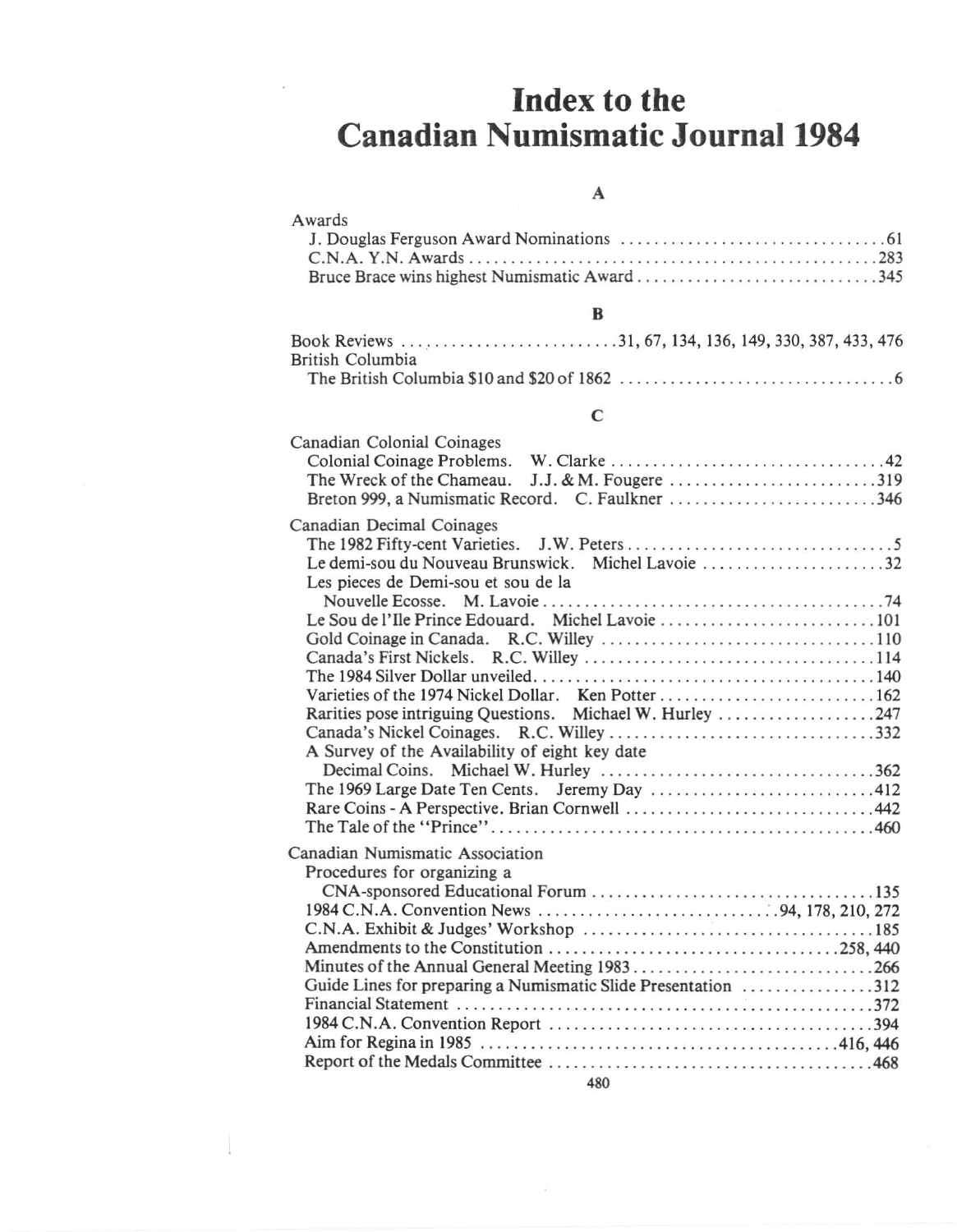| Canadian Paper Money and Scrip<br>Canadian Political "Funny Money" L. Wojtiw 36, 64<br>Annapolis Valley "Funny Money" actually<br>The J. A. Moisan Cartier Scrip. J.H. Remick 174                                                                                                                             |
|---------------------------------------------------------------------------------------------------------------------------------------------------------------------------------------------------------------------------------------------------------------------------------------------------------------|
| Canadian Tokens<br>The Robert Purves Token of Nova Scotia. D. Patriquin 181<br>Fawkes Bakery Tokens of London, Ontario 337                                                                                                                                                                                    |
| Canadian Trade Dollars<br>Souvenir Coins of the Far West<br>1950-1975. R.C. Bell 20, 82, 124, 164, 218, 274, 314, 380, 426, 461<br>Kamloops Heritage Series Trade Dollars. J.H. Remick 132<br>Espanola's Voyageur Marathon Dollar. R.C. Willey 352<br>Le premier Dollar d'echange du Quebec Yvon Marquis  421 |
| Carroll, S.S.                                                                                                                                                                                                                                                                                                 |
| Club Activities<br>The Function of the Club Services Committee. T. Henderson 119                                                                                                                                                                                                                              |
|                                                                                                                                                                                                                                                                                                               |
| Coin Week<br>World Coin Week Commemorative Post Cards 190                                                                                                                                                                                                                                                     |
| Counterstamps<br>Canadian Counterstamps. Merchant & Others.<br>A revised Listing of Devins & Bolton                                                                                                                                                                                                           |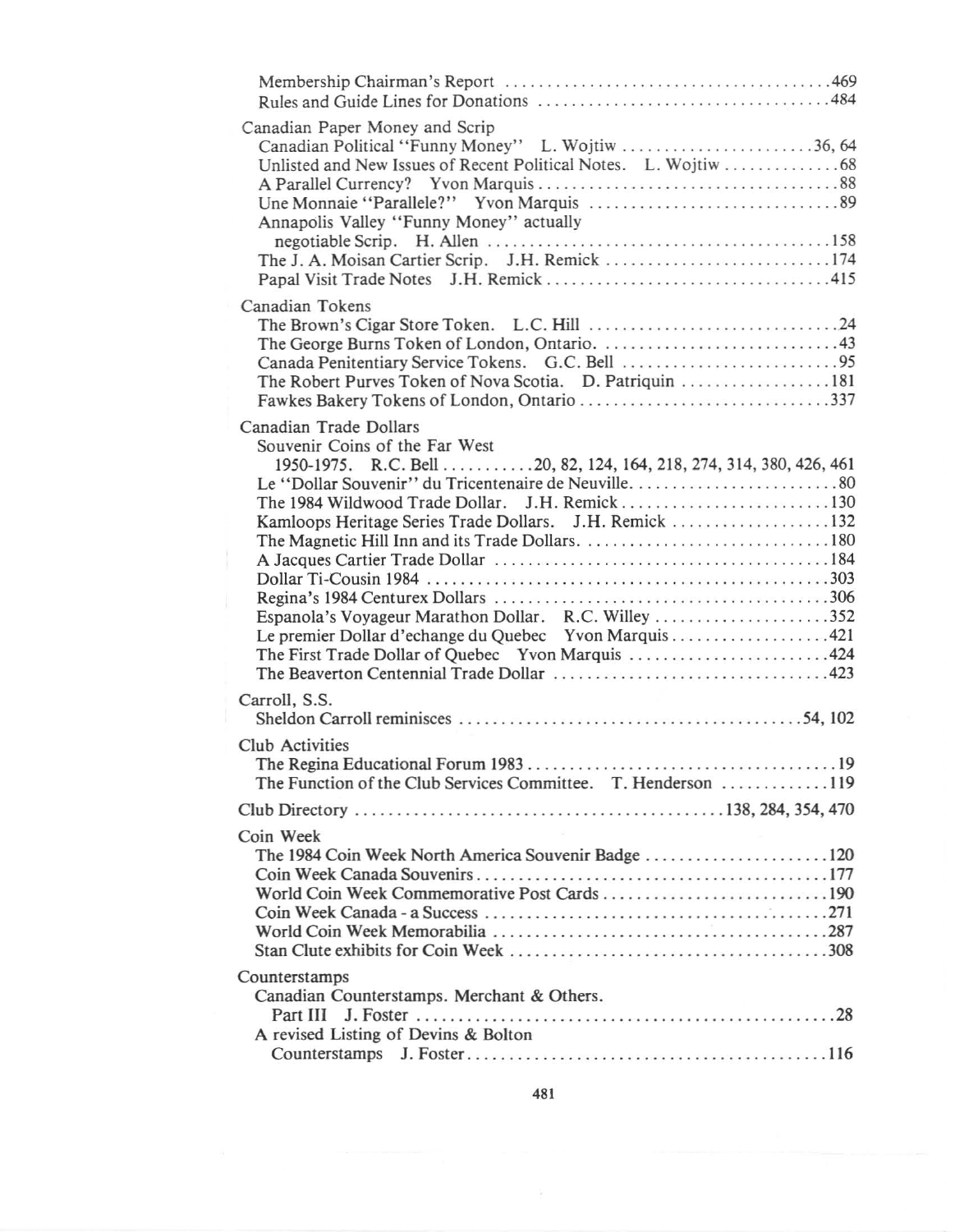| E                                                                                                          |
|------------------------------------------------------------------------------------------------------------|
|                                                                                                            |
| <b>Executive Secretary</b><br>Executive Secretary's Reports 22, 60, 118, 160, 224, 256, 310, 368, 408, 453 |
|                                                                                                            |
| Engravers<br>Walter Ott, the Royal Canadian Mint's                                                         |
|                                                                                                            |
| Patrick Brindly, Chief Engraver of the Royal                                                               |
|                                                                                                            |
|                                                                                                            |

## L

## M

| Medals                                                  |
|---------------------------------------------------------|
|                                                         |
|                                                         |
| Your own personal Medals for the 1984                   |
|                                                         |
|                                                         |
|                                                         |
|                                                         |
| Writing the Le Roux Price Guide, R.P. Nadin-Davis 448   |
|                                                         |
|                                                         |
|                                                         |
| Miscellaneous                                           |
|                                                         |
| King Edward VIII "Pattern" Crowns J.J. Fougere 58       |
|                                                         |
|                                                         |
|                                                         |
|                                                         |
|                                                         |
| English Coins circulating in Canada. P. Nadin-Davis 260 |
| First commercial Use of a new                           |
|                                                         |
|                                                         |
|                                                         |
| Asians favoured Brick Tea "Pao". E.W. Hovenden 336      |
| Coins and Medals - Are they made                        |
|                                                         |
| Growing numismatically with                             |
| $\overline{100}$                                        |
|                                                         |

### 482

 $\bar{\alpha}$